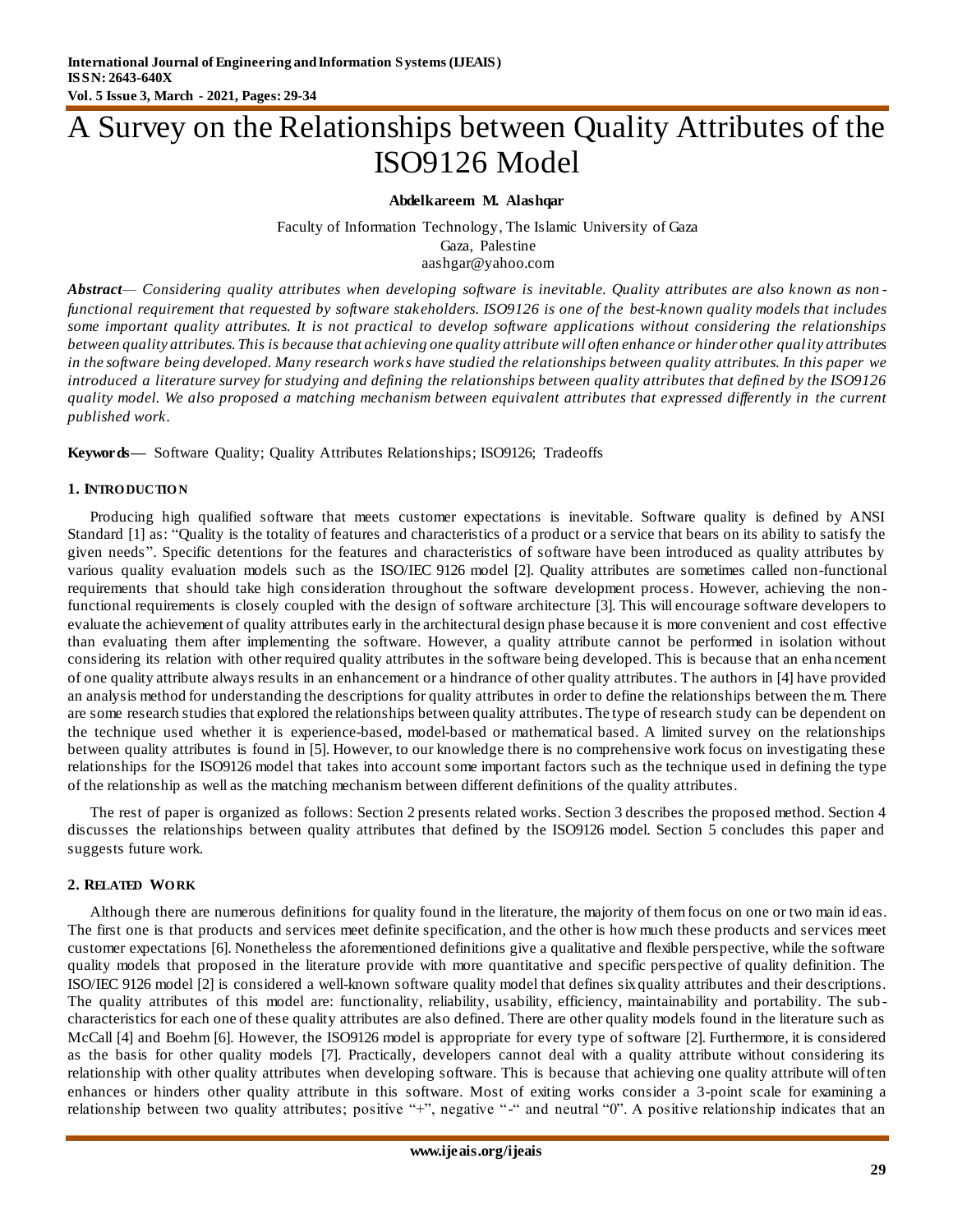#### **International Journal of Engineering and Information Systems (IJEAIS) ISSN: 2643-640X Vol. 5 Issue 3, March - 2021, Pages: 29-34**

enhancement of one quality attribute will also result on an enhancement of the other, a negative relationship indicates that an enhancement of one quality attribute will result on a hindrance of the other, and a neutral relationship indicates that no effect of one quality attribute on the other and in this case they are considered independent. The negative relationship also means that there is a conflict or a tradeoff between the two quality attributes. Many works have discussed the relationships between software quality attributes. With regard to the types of techniques used, the authors in [\[8\]](#page-5-7) have discussed three types of techniques for understanding the tradeoffs between quality attributes. These techniques are explained next.

1. Experience-Based Techniques: These techniques are considered qualitative in nature and use various methods such as empirical studies including surveys and questionnaires, expert judgment, industry experience.

2. Model-Based Techniques: these techniques use graphical representations for depicting the relationships betwe en quality attributes. Models are often easy to communicate and understand.

3. Mathematical-Based Techniques: these techniques depend on building mathematical formulas then provide given useful inputs for them to produce best solutions about the relationships between quality attributes.

Most of research works regarding the above techniques adopts the experience-based especially by surveying the literature such as in [\[9\]](#page-5-8) or surveying experts from academia such as in [\[10\]](#page-5-9) and industry such as in [\[11\].](#page-5-10) An experience-based survey has been conducted b[y \[12\]](#page-5-11) for defining the relationships between quality attributes in the domain of web applications. The authors i[n \[13\]](#page-5-12) have asked the domain experts in the field of dependable embedded system to judge firstly the impact of architectural tactics on quality attributes in order to provide indicators on quality attributes relationships. However limited research works have us ed the model-based and mathematical-based techniques.

A type of model-based technique is the Non-Functional Requirements (NFR) framework that has been introduced b[y \[14\]](#page-5-13) which uses a diagram called Softgoal Interdependency Graph (SIG) in order to visualize the tradeoffs among quality attributes. Using SIG, the quality attribute is firstly shown on the diagram then connecting it to operationalizations that support or hinder other definite quality attributes. The effect of operationalizations is based on the knowledge that additionally provided in the SIG.

For the type of mathematical-based techniques, we have previously published work [\[15\]](#page-5-14) that adopted the Choquet Integral approach for studying the relationships between the ISO9126-based quality attributes. The direct impact of architectural tactics on quality attributes are initially evaluated. The study has introduced new types of relationships such as two quality attribut es interact in complementary way or substitutive way. Furthermore, the degree of relationships has been calculated. With regard to the quality attributes tradeoff, the authors i[n \[16\]](#page-5-15) have analyzed many published materials from well-known databases for examining the common approaches used by researchers in studying quality attributes tradeoffs. These approaches include Analytical Hierarchy Process (AHP), models, algorithms, Architecture Tradeoff Analysis Method (ATAM), metrics, expert opinion, Quality Function Deployment (QFD) and prototyping. However, the study does not provide collective results for quality attributes' relationships.

It important to denote that while the experience-based and model-based techniques can examine only the type of a relationship between quality attributes within a 3-points scale usually such as positive, negative or neutral as stated before, the mathematicalbased technique surpasses them in that it examines the type of the relationship as well as the degree of this relationship. In other words, it can quantify it in numerical values.

## **3. RESEARCH METHO D**

A literature survey is mainly used for understanding the relationships between the ISO9126-based quality attributes. Before conducting the survey, it is very important to formulate some hypotheses. The following formulation will be handled through t he survey:

1. A relationship between two software quality attributes is often found when developing software.

2. The type of relationship can be positive or negative. The former means that enhancing one attribute will also enhances the other, while the later means that enhancing one attribute will hinders enhances the other.

3. Different methods were conducted in understating the relationships between quality attributes.

4. There is lack of research work that focus on understanding the relationships between the six quality attributes of the ISO9126.

5. We have conducted a literature survey using a sample of well-known research repositories. The survey covers published content including research papers in journals and conferences, published books, and thesis for graduate students.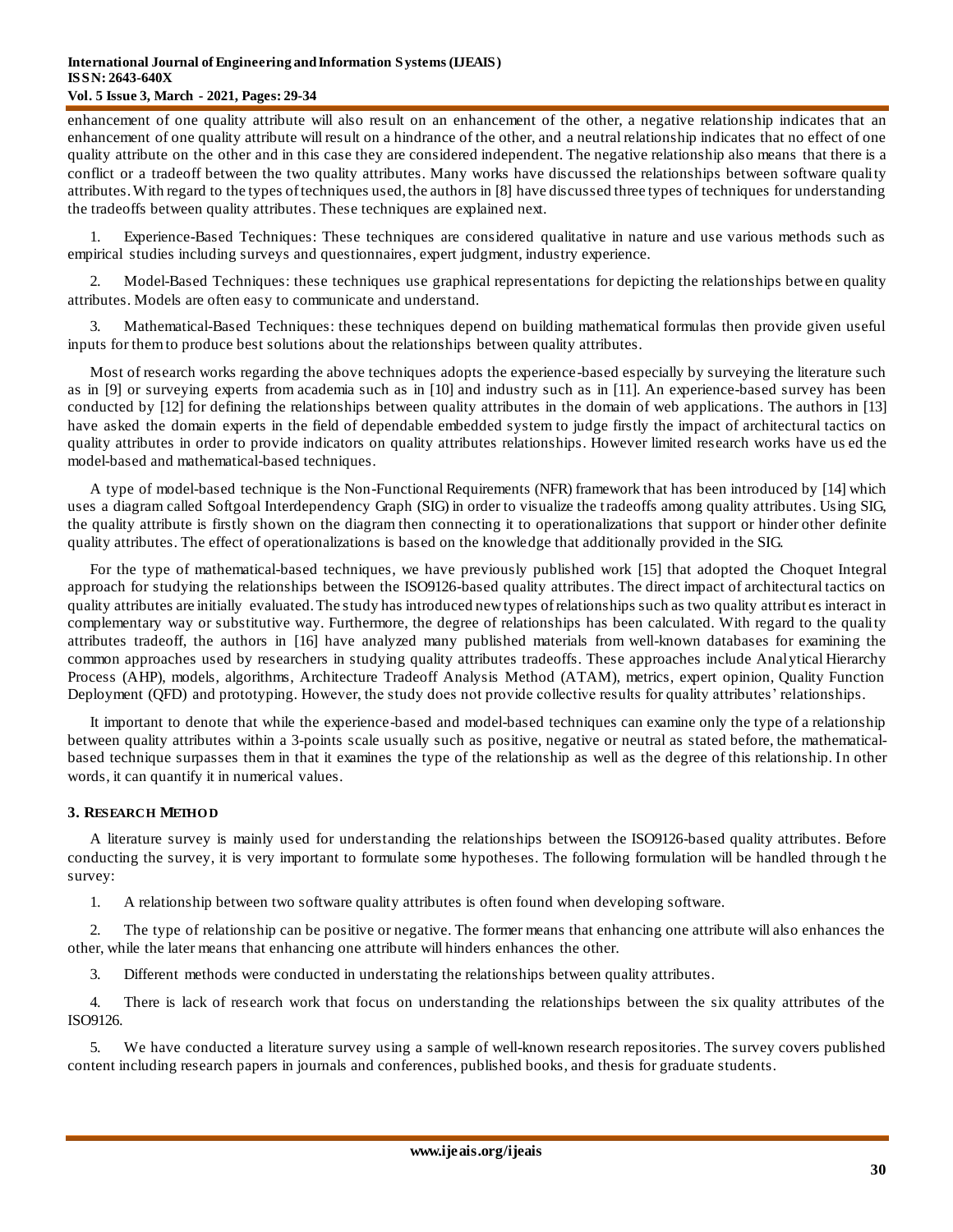#### **4. DEFINING QUALITY ATTRIBUTES' RELATIO NSHIPS**

Our survey will focus only on the relationships for the quality attributes defined by the ISO9126 model. As shown in **[Fig. 1](#page-2-0)** ISO9126 model encompasses six main quality attributes which are: functionality, reliability, usability, efficiency, maintaina bility and portability. Each one of these quality attributes also has sub-characteristics that provide more details to main quality attribute.



**Fig. 1**. The ISO9126 Software Quality Model

<span id="page-2-0"></span>The descriptions for each of the main quality attributes are as follow[s \[2\]\[17\]:](#page-5-1)

Functionality: The capability of software for providing the needed functions while it is operational under stated conditions.

 Reliability: The possibility of software to execute without failure for a specific period of time. The average of correctly completed operations and the average of system running before fail are measurements of software reliability.

Usability: The capability of the software to be easy to use, learned, understood and attractive effectively by users.

 Efficiency: Is a measure of how well the software utilizes the available resources such as processor capacity, disk space, memory, or communication bandwidth. Efficiency is related to performance.

 Maintainability: The capability of software to be easily understood in order to be modified for new changes or fixating existing defects. Changes often required because of business and technology change.

Portability: The capability of the software to be migrated from one operational environment to another.

However, there are no universal definitions for software quality attributes. So, we have provided a matching mechanism betwee n different quality attributes that have compatible descriptions. This matching mechanism is very important for finding more quality relationships with regard to ISO9126 model especially when these quality attributes handled differently by researchers. The matching results are shown in [Table 1](#page-3-0) that represents the mapping between equivalent quality attributes that expressed differently by researchers. The explanation of the mapping is as follows:

 Correctness is considered an equivalent to functionality, which means the extent to which a software meets its specifications and achieves the user expectations [\[4\]](#page-5-3).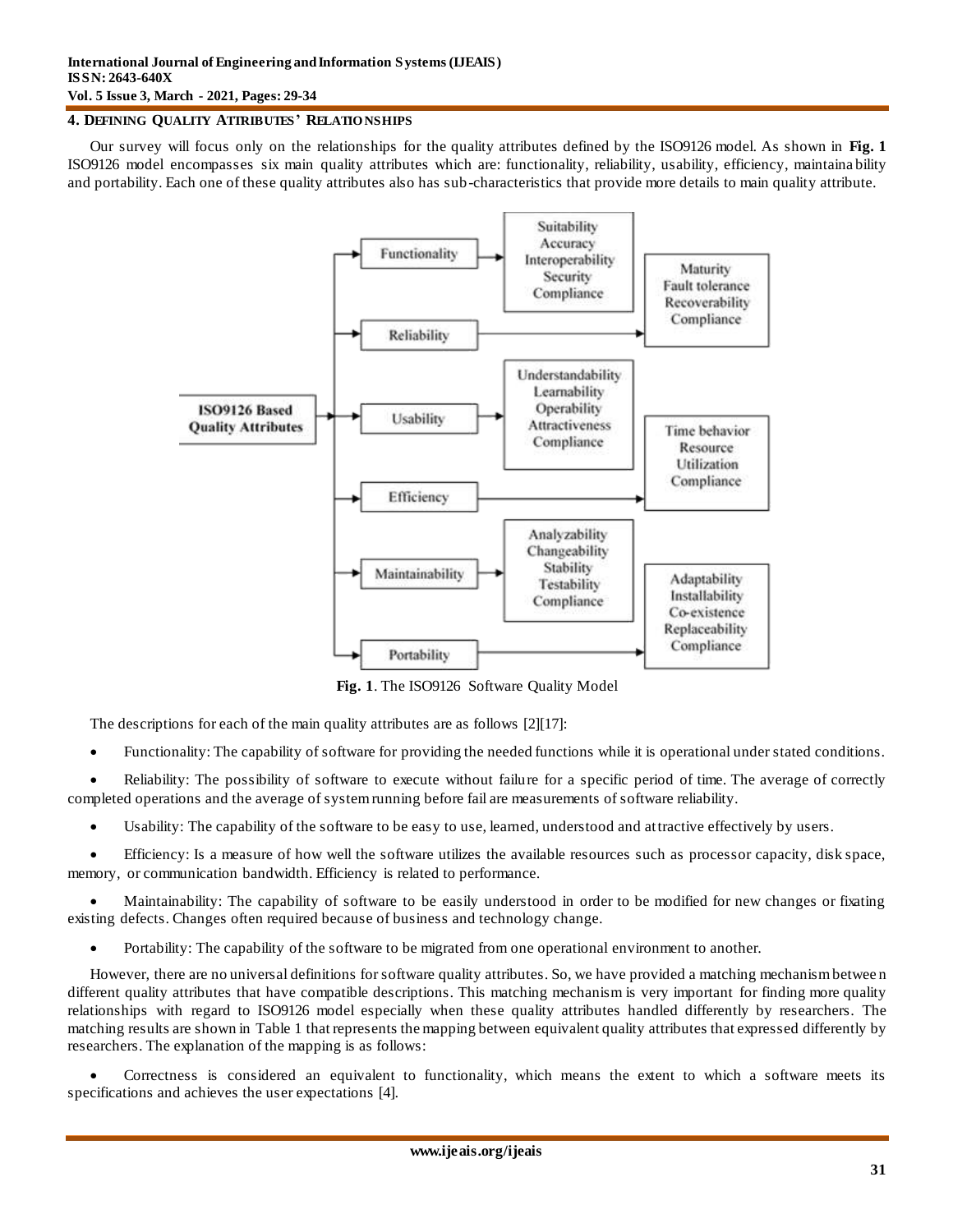#### **International Journal of Engineering and Information Systems (IJEAIS) ISSN: 2643-640X Vol. 5 Issue 3, March - 2021, Pages: 29-34**

 Interoperability represents a sub-characteristic of functionality and means the ability of software to communicate and interact with other systems.

 Flexibility is considered an equivalent to maintainability which means extensibility and measures the capability of how easy to add new functionality and this is a main type of changeability achieved by maintenance developers and represent a sub characteristic of maintainability.

<span id="page-3-0"></span> Performance is considered an equivalent to efficiency. Efficiency is related to performance, if software largely consumes the available system resources then users will encounter reduced performance which indicates a visible inefficiency [\[17\]](#page-5-16).

| <b>Sources</b>  | <b>ISO9126</b> Functionality     | <b>Reliability   Usability</b> | <b>Efficiency</b> | <b>Maintainability</b>                          | <b>Portability</b> |
|-----------------|----------------------------------|--------------------------------|-------------------|-------------------------------------------------|--------------------|
| McCall [4]      | correctness,<br>interoperability |                                |                   |                                                 |                    |
| Wiegers $[17]$  | interoperability                 |                                |                   | modifiability                                   |                    |
| Zulzalil [12]   |                                  |                                |                   |                                                 |                    |
| Henningsson [9] | correctness                      |                                |                   |                                                 |                    |
| Boehm [6]       | interoperability                 |                                | performance       |                                                 |                    |
| Deutsch [17]    | correctness,<br>interoperability |                                |                   | flexibility                                     |                    |
| Berander [8]    | correctness                      |                                |                   | flexibility,<br>analyzability,<br>changeability |                    |

Table 1: Mapping between equivalent quality attributes

When the number of examined quality attribute N is six then the number of pairs' relationships for *n* can be calculated by the formula:  $n*(n-1)/2$ . So, the six quality attributes of the ISO9126 model will produce 15 relationships.

Based on our literature survey of seven research sources that adopted the approach of experience -based technique, in addition of considering our proposed matching mechanism in finding equivalent quality attributes, the results of the relationships between the ISO9126 quality attributes for seven research sources are shown i[n Table 2.](#page-3-1) In this table the "pos" abbreviation is assigned in the cell for positive relationship between two quality attributes, "neg" is assigned for negative relationship and the empty cell means that the examined source has not find a relationship between the two quality attributes.

As shown in the [Table 2](#page-3-1), there is no relationship has been examined by all surveyed sources. However, there is a considerable agreement on nine relationships which highlighted in bold text in [Table 2.](#page-3-1) Each one of these relationships has been agreed by at least three examined sources despite of the approach used in defining the relationships whether it is literature review, academic or industry approach. Our survey on the examined sources reveals that functionality has positive relationship with all other quality attributes except that it has negative relationship with efficiency. In addition, efficiency has negative relationship with a ll other quality attributes. The results also show that the relationships of reliability and efficiency, reliability and portability, usability and portability, and usability and maintainability have been examined by only one source which are highlighted by italic text. It is important to denote that the results of our examined sources also show that there is no agreement on only two relationships which are the relationships between maintainability and each of reliability and portability.

For the mathematical-based approach, we have examined two main studies that have examined the 15 relationships completely. The first one uses the Pearson correlation and the second uses the Choquet Integral approach. The two studies use an intermediator factor in analyzing the relationships. The first one has used the overall impact of architectural styles on achieving quality attributes, and the second one has used the impact of architectural tactics on achieving quality attributes.

The two research works firstly adopts the technique of expert judgment in evaluating the impact, then use the mathematical approach in defining the type and the degree of the relationship of quality attributes. From these two surveyed research works the results show that there are considerable differences in the type of relationships as well as the degree of this relationship between quality attributes. Also, it is obvious that there is no considerable matching between the relationships' results of these both studies and the results of the experience-based technique as we have found previously.

<span id="page-3-1"></span>Table 2: The relationships between quality attributes from seven sources based on experience technique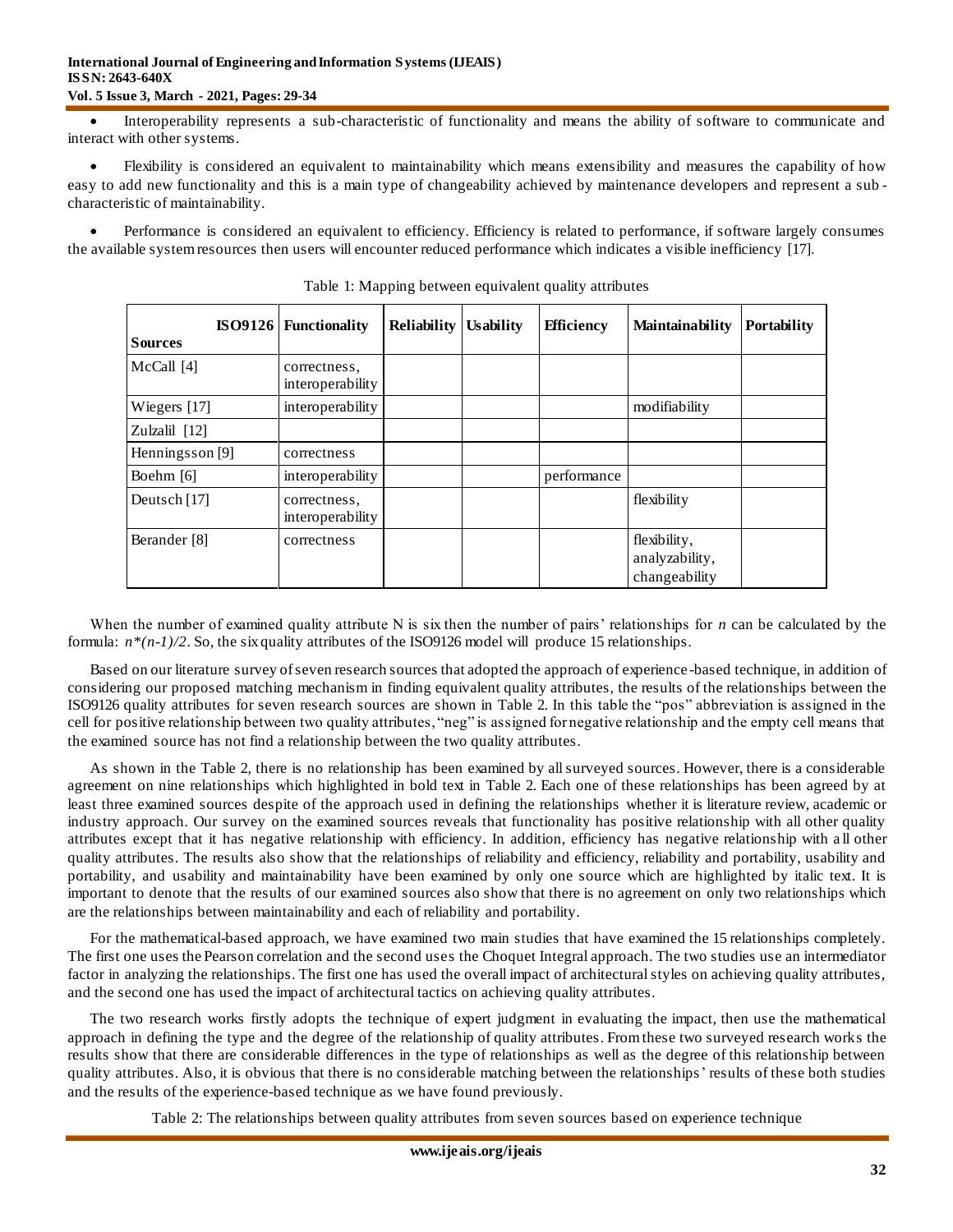## **International Journal of Engineering and Information Systems (IJEAIS) ISSN: 2643-640X Vol. 5 Issue 3, March - 2021, Pages: 29-34**

|    |                      |                          | Interaction types as defined in literature |                   |                    |                           |              |                   |                 |
|----|----------------------|--------------------------|--------------------------------------------|-------------------|--------------------|---------------------------|--------------|-------------------|-----------------|
| ID | Quality attribute    | vs. Quality<br>attribute | McCall<br>$[4]$                            | Wiegers<br>$[17]$ | Zulzalil<br>$[12]$ | Henningsso<br>n<br>$[11]$ | Boehm<br>[6] | Deutsch<br>$[18]$ | Berander<br>[8] |
| 1  | <b>Functionality</b> | <b>Efficiency</b>        | neg                                        | neg               | neg                | neg                       | neg          |                   |                 |
| 2  | <b>Functionality</b> | <b>Reliability</b>       | pos                                        | <b>pos</b>        | pos                |                           |              |                   |                 |
| 3  | <b>Functionality</b> | <b>Usability</b>         | pos                                        |                   | pos                |                           | pos          |                   |                 |
| 4  | <b>Functionality</b> | Maintainability          | pos                                        |                   | pos                |                           |              | pos               |                 |
| 5  | <b>Functionality</b> | Portability              | pos                                        | pos               |                    |                           | pos          |                   | pos             |
| 6  | Efficiency           | Reliability              |                                            | neg               |                    |                           |              |                   |                 |
| 7  | <b>Efficiency</b>    | <b>Usability</b>         | neg                                        | neg               | neg                | neg                       |              |                   |                 |
| 8  | <b>Efficiency</b>    | Maintainability          | neg                                        | neg               | neg                |                           |              |                   |                 |
| 9  | <b>Efficiency</b>    | Portability              | neg                                        | neg               | neg                |                           | neg          |                   |                 |
| 10 | <b>Reliability</b>   | <b>Usability</b>         | pos                                        | pos               | pos                | pos                       |              | pos               |                 |
| 11 | Reliability          | Maintainability          | pos                                        | pos               | pos                | neg                       |              | neg               |                 |
| 12 | Reliability          | Portability              |                                            |                   |                    |                           |              |                   | neg             |
| 13 | Usability            | Maintainability          | pos                                        |                   |                    |                           |              |                   |                 |
| 14 | Usability            | Portability              |                                            | neg               |                    |                           |              |                   |                 |
| 15 | Maintainability      | Portability              | pos                                        | neg               | pos                | neg                       |              |                   | pos             |

Table 3: Relationships between quality attributes from two sources based on mathematical approach

|                |                      |                          | Interaction types as defined in literature |                    |  |  |
|----------------|----------------------|--------------------------|--------------------------------------------|--------------------|--|--|
| ID             | Quality<br>attribute | vs. Quality<br>attribute | Svahnberg<br>[10]                          | Alashqar<br>$[15]$ |  |  |
| $\mathbf{1}$   | Functionality        | Efficiency               | $-0.124$                                   | 0.20               |  |  |
| $\overline{2}$ | Functionality        | Reliability              | $-0.566$                                   | 0.06               |  |  |
| 3              | Functionality        | Usability                | $-0.404$                                   | 0.33               |  |  |
| 4              | Functionality        | Maintainability          | $-0.653$                                   | 0.01               |  |  |
| 5              | Functionality        | Portability              | $-0.575$                                   | 0.05               |  |  |
| 6              | Efficiency           | Reliability              | $-0.421$                                   | 0.15               |  |  |
| 7              | Efficiency           | Usability                | $-0.812$                                   | 0.15               |  |  |
| 8              | Efficiency           | Maintainability          | $-0.462$                                   | 0.04               |  |  |
| 9              | Efficiency           | Portability              | $-0.251$                                   | 0.02               |  |  |
| 10             | Reliability          | Usability                | 0.721                                      | 0.09               |  |  |
| 11             | Reliability          | Maintainability          | 0.495                                      | $-0.10$            |  |  |
| 12             | Reliability          | Portability              | 0.805                                      | $-0.10$            |  |  |
| 13             | Usability            | Maintainability          | 0.588                                      | 0.04               |  |  |
| 14             | Usability            | Portability              | 0.404                                      | 0.02               |  |  |
| 15             | Maintainability      | Portability              | 0.719                                      | 0.01               |  |  |